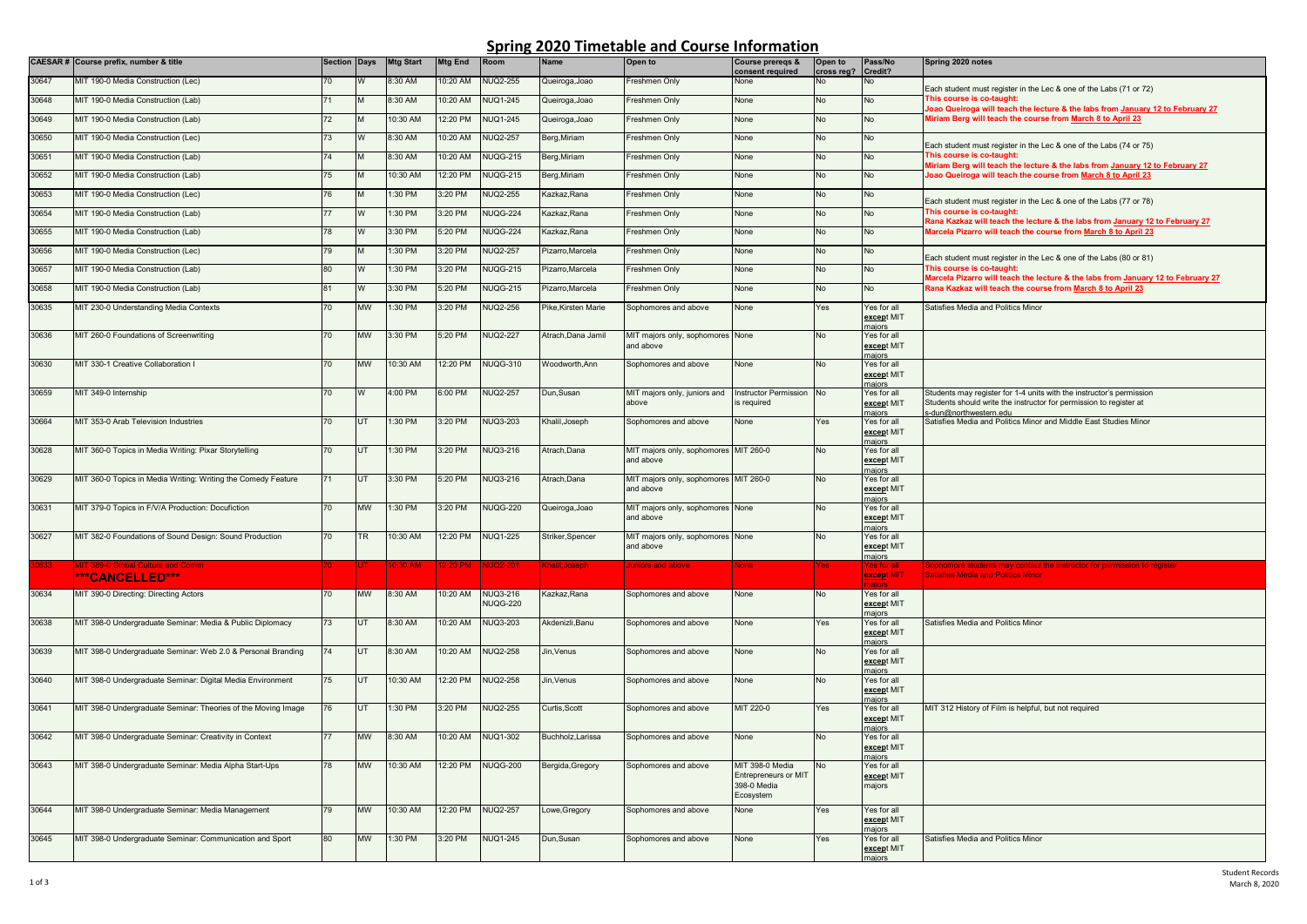## **Spring 2020 Timetable and Course Information**

|             | CAESAR # Course prefix, number & title                                            | <b>Section Days</b> |                                                 | <b>Mtg Start</b>    | <b>Mtg End</b>          | Room            | Name                                                     | Open to                                              | Course preregs &<br>consent required               | Open to<br>cross reg? | Pass/No<br>Credit?         | Spring 2020 notes                                                                        |
|-------------|-----------------------------------------------------------------------------------|---------------------|-------------------------------------------------|---------------------|-------------------------|-----------------|----------------------------------------------------------|------------------------------------------------------|----------------------------------------------------|-----------------------|----------------------------|------------------------------------------------------------------------------------------|
| 30646       | MIT 398-0 Undergraduate Seminar: Globalization of Culture                         |                     | <b>MW</b>                                       | 3:30 PM             | 5:20 PM                 | <b>NUQ1-302</b> | Buchholz, Larissa                                        | Sophomores and above                                 | None                                               | No                    | es for all                 |                                                                                          |
|             |                                                                                   |                     |                                                 |                     |                         |                 |                                                          |                                                      |                                                    |                       | except MIT                 |                                                                                          |
| 30577       | INTERDIS 201-0 Media and Society (Lec)                                            | 70                  |                                                 | 1:30 PM             | 3:20 PM                 | <b>NUQG-337</b> | Akdenizli.Banu                                           | Freshmen Only                                        | None                                               | No                    | majors<br>No.              |                                                                                          |
|             |                                                                                   |                     |                                                 |                     |                         |                 | Lugo-Ocando, Jairo                                       |                                                      |                                                    |                       |                            |                                                                                          |
| 30578       | INTERDIS 201-0 Media and Society (Disc)                                           | 71                  |                                                 | 1:30 PM             | 3:20 PM                 | <b>NUQG-200</b> | Alfonso<br>Akdenizli, Banu                               | Freshmen Only                                        | None                                               | No                    | <b>No</b>                  | Each student must register in the Lec & one of the Disc (71 or 72)                       |
| 30580       | <b>INTERDIS 201-0 Media and Society (Disc)</b>                                    | 72                  |                                                 | 1:30 PM             | 3:20 PM                 | NUQ1-300        | Lugo-Ocando, Jairo                                       | Freshmen Only                                        | None                                               | No                    | <b>No</b>                  |                                                                                          |
|             |                                                                                   |                     |                                                 |                     |                         |                 | <b>Alfonso</b>                                           |                                                      |                                                    |                       |                            |                                                                                          |
| 30584       | JOUR 101-0 Introduction to Journalism                                             | 70                  | <b>MW</b>                                       | 3:30 PM 6:20 PM (M) |                         | NUQ3-203 (M)    | Brown.Marci                                              | ABP students only                                    | None                                               | Yes, ABF              | <b>No</b>                  |                                                                                          |
|             |                                                                                   |                     | 2:30 PM 3:20 PM (W)                             |                     | $(W)$ 800               |                 |                                                          |                                                      | students<br>vlnc                                   |                       |                            |                                                                                          |
| 30585       | JOUR 301-1 News Gathering and Assessment                                          | 70                  | <b>MW</b>                                       | 8:30 AM             | 10:25 AM                | <b>NUQ2-200</b> | Abusharif, Abraham                                       | JOUR majors, sophomores                              | <b>JOUR 201-0</b>                                  | No                    | <b>No</b>                  | This course carries 0.66 NU-Q units                                                      |
|             | 9 Weeks) January 12 to March 19                                                   |                     |                                                 |                     |                         | <b>NUQ2-201</b> |                                                          | only                                                 |                                                    |                       |                            | To earn 1 NU-Q unit, students must also enroll for a 5 weeks lab that carries 0.34 units |
| 30586       | JOUR 301-1 News Gathering and Assessment                                          | 71                  | <b>MW</b>                                       | 8:30 AM             | 10:25 AM                | <b>NUQ2-227</b> | Toppo, Greg                                              | JOUR majors, sophomores                              | <b>JOUR 201-0</b>                                  | <b>No</b>             | <b>No</b>                  | This course carries 0.66 NU-Q units                                                      |
|             | 9 Weeks) January 12 to March 19                                                   |                     |                                                 |                     |                         |                 |                                                          | only                                                 |                                                    |                       |                            | To earn 1 NU-Q unit, students must also enroll for a 5 weeks lab that carries 0.34 units |
| 30591       | JOUR 303-0 Audience Insight                                                       | 70                  | <b>MW</b>                                       | 1:30 PM             | 3:25 PM                 | <b>NUQG-200</b> | Berg, Miriam                                             | JOUR majors, sophomores                              | <b>JOUR 201-0</b>                                  | No                    | No                         | This course carries 0.66 NU-Q units                                                      |
|             | 9 Weeks) January 12 to March 19                                                   |                     |                                                 |                     |                         |                 |                                                          | only                                                 |                                                    |                       |                            | To earn 1 NU-Q unit, students must also enroll for a 5 weeks lab that carries 0.34 units |
| 30588       | JOUR 304-0 360 Video Journalism                                                   | 70                  | UT                                              | 8:30 AM             | 10:20 AM                | <b>NUQ1-225</b> | Lee,Joi                                                  | JOUR majors, sophomores                              | None                                               | No                    | <b>No</b>                  |                                                                                          |
| 30589       | 5 Weeks Lab) March 22 to April 21<br>JOUR 305-0 Podcasting                        | 70                  | UT                                              | 8:30 AM             | 10:20 AM                | <b>NUQ1-302</b> | Paschyn, Christina                                       | <b>only</b><br>JOUR majors, sophomores               | None                                               | No                    | No                         |                                                                                          |
|             | 5 Weeks Lab) March 22 to April 23                                                 |                     |                                                 |                     |                         |                 |                                                          | only                                                 |                                                    |                       |                            |                                                                                          |
| 30590       | JOUR 306-0 Broadcast Production                                                   | 70                  | <b>MW</b>                                       | 1:30 PM             | 3:20 PM                 | <b>NUQ2-200</b> | Berg, Miriam                                             | JOUR majors, sophomores                              | None                                               | No                    | <b>No</b>                  | These labs carries 0.34 NU-Q units each, students must enroll for any 2 labs             |
|             | 5 Weeks Lab) March 22 to April 23                                                 |                     |                                                 |                     |                         | <b>NUQ2-201</b> |                                                          | only                                                 |                                                    |                       |                            |                                                                                          |
| 30587       | JOUR 317-0 Business & Economic Reporting                                          | 70                  | <b>MW</b>                                       | 8:30 AM             | 10:20 AM                | <b>NUQ1-225</b> | Toppo, Greg                                              | JOUR majors, sophomores                              | None                                               | No                    | No                         |                                                                                          |
|             | 5 Weeks Lab) March 22 to April 23                                                 |                     |                                                 |                     |                         |                 |                                                          | only                                                 |                                                    |                       |                            |                                                                                          |
| 30571       | JOUR 342-0 Advanced Online Storytelling<br>5 Weeks Lab) January 12 to February 13 | 70.                 | <b>UMTW</b>                                     | 8:30 AM             | 11:20 AM                | <b>NUQ1-245</b> | Pizarro, Marcela                                         | JOUR majors only, juniors<br>and above. For students | None                                               | No                    | <b>No</b>                  |                                                                                          |
|             |                                                                                   |                     |                                                 |                     |                         |                 |                                                          | going on residency                                   |                                                    |                       |                            |                                                                                          |
| 30573       | JOUR 345-0 Journalism Residency: News                                             | 70                  | Journalism Residency<br>February 16 to April 23 |                     |                         |                 | Dedinsky, Mary<br>JOUR majors only, juniors<br>and above | Must enroll and obtain<br>a C or better in JOUR      | No                                                 | P/NP only             |                            |                                                                                          |
|             |                                                                                   |                     |                                                 |                     |                         |                 |                                                          |                                                      | 342-0 and JOUR 390-                                |                       |                            |                                                                                          |
|             |                                                                                   |                     |                                                 |                     |                         |                 |                                                          |                                                      | 0 Exploring Future<br>Digital Journalism           |                       |                            |                                                                                          |
|             |                                                                                   |                     |                                                 |                     |                         |                 |                                                          |                                                      |                                                    |                       |                            |                                                                                          |
|             |                                                                                   |                     |                                                 |                     |                         |                 |                                                          |                                                      |                                                    |                       |                            |                                                                                          |
| 30574       | JOUR 355-0 Journalism Rsdncy: Mag. Wrtng                                          | 70                  | Journalism Residency<br>February 16 to April 23 |                     |                         |                 | Dedinsky, Mary                                           | JOUR majors only, juniors<br>and above               | Must enroll and obtain No<br>a C or better in JOUR |                       | P/NP only                  |                                                                                          |
|             |                                                                                   |                     |                                                 |                     |                         |                 | 342-0 and JOUR 390-                                      |                                                      |                                                    |                       |                            |                                                                                          |
|             |                                                                                   |                     |                                                 |                     |                         |                 |                                                          | 0 Exploring Future<br>Digital Journalism             |                                                    |                       |                            |                                                                                          |
|             |                                                                                   |                     |                                                 |                     |                         |                 |                                                          |                                                      |                                                    |                       |                            |                                                                                          |
| 30575       | JOUR 365-0 Journ. Rsdncy: Broadcast Rep                                           | 70                  | Journalism Residency                            |                     |                         |                 | Dedinsky, Mary                                           | JOUR majors only, juniors                            | Must enroll and obtain                             |                       | P/NP only                  |                                                                                          |
|             |                                                                                   |                     |                                                 |                     | February 16 to April 23 |                 |                                                          | and above                                            | a C or better in JOUR                              |                       |                            |                                                                                          |
|             |                                                                                   |                     |                                                 |                     |                         |                 |                                                          |                                                      | 342-0 and JOUR 390-                                |                       |                            |                                                                                          |
|             |                                                                                   |                     |                                                 |                     |                         |                 |                                                          |                                                      | 0 Exploring Future<br>Digital Journalism           |                       |                            |                                                                                          |
|             |                                                                                   |                     |                                                 |                     |                         |                 |                                                          |                                                      |                                                    |                       |                            |                                                                                          |
| 30572       | JOUR 390-0 Special Topics: Exploring Future Digital Journ                         | 70                  | <b>UMTW</b>                                     | 1:30 PM             | 4:20 PM                 | <b>NUQG-310</b> | Borges-Rey, Eddy                                         | JOUR majors only, juniors                            | None                                               | No                    | No                         |                                                                                          |
|             | 5 Weeks Lab) January 12 to February 13                                            |                     |                                                 |                     |                         |                 |                                                          | and above. For students                              |                                                    |                       |                            |                                                                                          |
| 30592       | JOUR 390-0 Special Topics: Sports, Media & Society                                |                     | UT                                              | 1:30 PM             | 3:20 PM                 | <b>NUQ1-244</b> | .amay, Craig                                             | going on residency<br>Sophomores and above           | None                                               | Yes                   | No                         | Satisfies Media and Politics Minor                                                       |
| 0595        | <b>MIT 398-0 Undergraduate Seminar: Sports, Media &amp; Society</b>               |                     |                                                 | :30 PM              | :20 PM                  | <b>IUQ1-244</b> | amay, Craig                                              | ophomores and above                                  | lone                                               | 'es                   | es for all                 | atisfies Media and Politics Minor                                                        |
|             |                                                                                   |                     |                                                 |                     |                         |                 |                                                          |                                                      |                                                    |                       | except MIT                 |                                                                                          |
| <b>593</b>  | JOUR 390-0 Special Topics: Data Visualization for JR & COMM                       |                     | MM                                              | $0:30$ AM           | $2.20$ PM               | <b>NUQ1-225</b> | Martin, Justin                                           | Sophomores and above                                 | Jone                                               | 'es                   | iaiors                     |                                                                                          |
|             | ***CANCELLED***                                                                   |                     |                                                 |                     |                         |                 |                                                          |                                                      |                                                    |                       |                            |                                                                                          |
| <b>0596</b> | <b>AIT 398-0 Undergraduate Seminar: Data Visualization for JR &amp;</b>           |                     | <b>MW</b>                                       | 0:30 AM             | 2:20 PM                 | <b>NUQ1-225</b> | Aartin, Justin                                           | Sophomores and above                                 | <b>Jone</b>                                        | 'es                   | es for all                 |                                                                                          |
|             | <b>COMM</b>                                                                       |                     |                                                 |                     |                         |                 |                                                          |                                                      |                                                    |                       | except MIT<br><b>ajors</b> |                                                                                          |
|             | ***CANCELLED***                                                                   |                     |                                                 |                     |                         | <b>NUQ1-244</b> |                                                          |                                                      |                                                    |                       |                            | Satisfies Media and Politics Minor and Middle East Studies Minor                         |
| 30594       | JOUR 390-0 Special Topics: Media and Religion                                     | 73                  | <b>MW</b>                                       | 3:30 PM             | 5:20 PM                 |                 | Abusharif, Abraham                                       | Sophomores and above                                 | None                                               | Yes                   | <b>No</b>                  |                                                                                          |
| 0597        | MIT 398-0 Undergraduate Seminar: Media and Religion                               |                     | <b>MW</b>                                       | 3:30 PM             | :20 PM                  | <b>NUQ1-244</b> | Abusharif, Abraham                                       | ophomores and above                                  | <b>None</b>                                        | es/                   | Yes for all<br>except MIT  | Satisfies Media and Politics Minor and Middle East Studies Minor                         |
|             |                                                                                   |                     |                                                 |                     |                         |                 |                                                          |                                                      |                                                    |                       |                            |                                                                                          |
| 31471       | JOUR 390-0 Special Topics: Covering Education/Other Beats                         | 74                  | <b>MW</b>                                       | 10:30 AM            | 12:20 PM                | <b>NUQ1-225</b> | Toppo, Greg                                              | JOUR majors only, juniors<br>and above               | None                                               | Yes                   | <b>No</b>                  |                                                                                          |